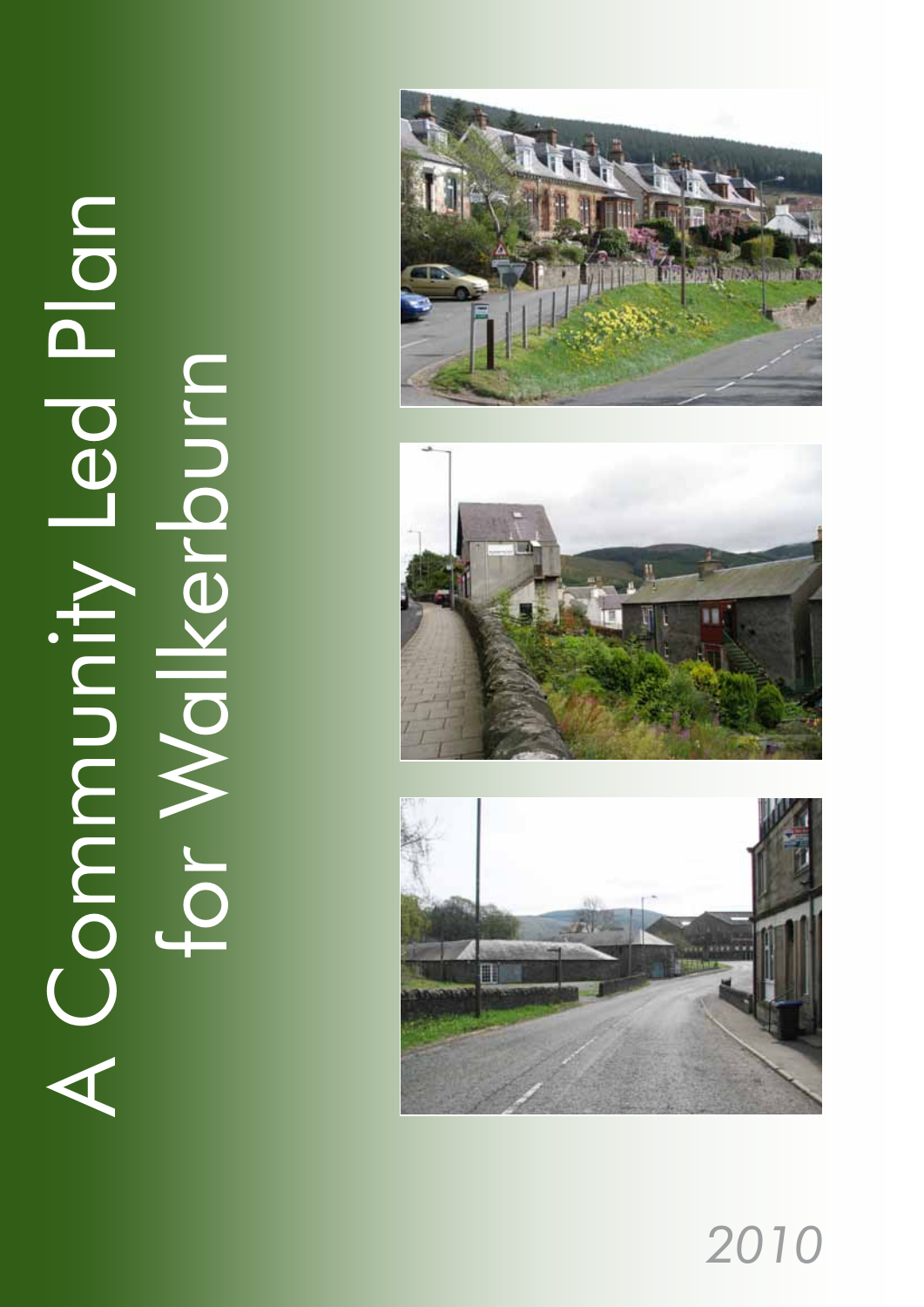## Walkerburn Action Plan

The selection of Walkerburn as one of three communities to take part in a project centred on the production of a local community led action plan provided a real opportunity to local residents to contribute to shaping their own future. The process encourages people to become involved in the community planning process and heightens awareness of the partners and processes involved in community planning.

Through involvement it should be possible to establish a bottom-up approach to plan, prioritise, and deliver better public services in which local authorities and the main public sector agencies work more closely with the community.

The plan is part of a 'change champion project' funded by Supporting Voluntary Action through The Bridge.

As a village established exclusively on the strength of the Tweed textile industry, the final closure of textile mills in Walkerburn in the late 1980s resulted in a village in decline in terms of both population and services.

There followed a number of community development initiatives which have successfully tackled some of the issues, however the number of residents is still in decline and service levels are a fraction of those of 30 years ago.

The development work included:

- Appointment, through Tweeddale Association of Voluntary Organisations, of a community development worker during the village's period as part of a Transitional European Union Regeneration Area
- Liaison with the neighbouring town of Innerleithen on a joint development strategy
- Consultation concerning development of a 'community mall' in the centre of the village
- Establishment of Walkerburn Community Development Trust with links to both an existing newsletter and a web site
- A range of activities linked to the Healthy Living Network which have involved up to a third of the Walkerburn population
- Appointment of a Powerdown worker in the village and discussion of allotment provision

The success of this work is encouraging, however the recent closure of the church building combined with the extent of empty buildings in the village centre has further raised the need for continued development work in the village.

*2*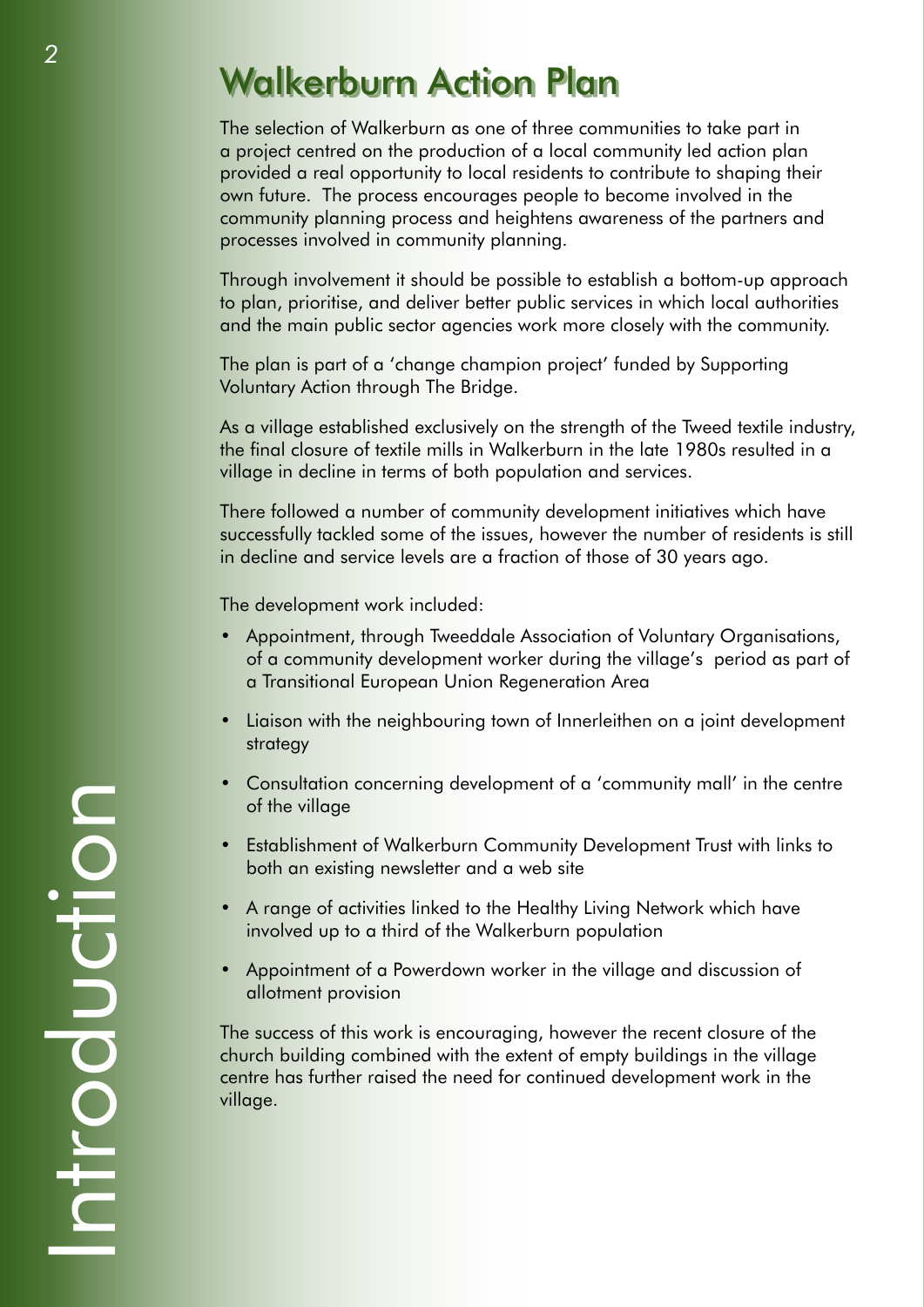The project presents an opportunity for local residents to:

- become involved in and contribute to the preparation of a community focused local plan
- better understand, participate in, and influence the Statutory Community Planning process
- make known their priorities for the village
- support Walkerburn to organise and take forward some local initiatives by itself.

The final plan is an important lever for use by the community of Walkerburn when in dialogue with providers of services. It allows an examination of how improvements might be made and it identifies a range of actions that the community itself can undertake through co-ordinated voluntary action.

There is a clear recognition that in the current climate when public sector finances are becoming ever more tightly focused, the community which will flourish will have a clear and realistic idea of its future, a commitment to helping itself, and a spirit of local responsibility.

The plan summarises community views about:

- Walkerburn now
- The issues that matter most to local people
- The community's vision for the future
- Priorities for action.

The plan outlines clearly the type of place Walkerburn residents would like to live in - and what needs to be done to achieve this. It will be used to highlight the community's needs and aspirations in discussion with public agencies and other partners, and as evidence of community support for priority projects.

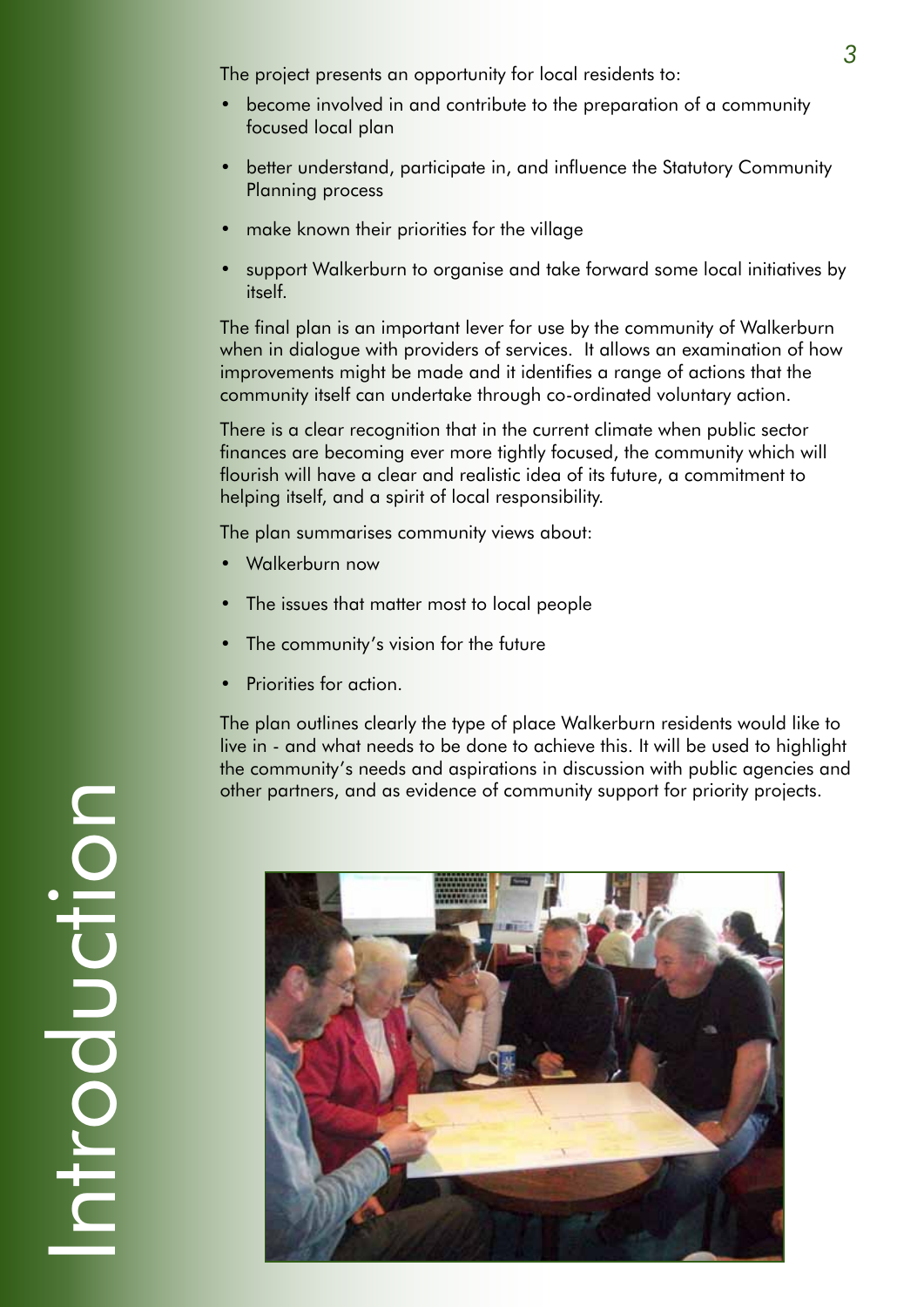# Methodology

This plan was prepared following extensive collaboration with the community, which included:

- A community survey delivered to every household in the area
- A separate survey completed by children at Walkerburn primary school
- A series of focus groups/workshops to capture the views and priorities of various groups of residents
- A community "Visioning Event" to 'reality-proof' the findings from the surveys and the focus groups and to finalise the priorities for inclusion in this Action Plan.

*Throughout the process it was emphasised that:*

# the local Community led plan is:

- An opportunity to participate and feed into a community focused Local Action Plan prepared by local residents
- An opportunity to understand, participate in, and influence Statutory Community Planning
- An opportunity to highlight the priorities for Walkerburn
- An opportunity to define what can be actioned by the community and what needs to be developed in partnership with other organisations
- An opportunity to organise and progress some local initiatives by the community itself.

## and that it is not:

- A Local Authority Scheme
- A wish list of things that should but may never happen
- A promise of substantial additional funding coming into the area
- A temporary unsupported project with no future.

The plan was facilitated by a member of the community, Ian Ireland, and was supported and delivered with the assistance of The Bridge.

> 151 responses were received to the household survey representing a 36% return.

98 people attended focus group discussions, and a further 41 took part in the visioning event. In addition a further 19 young people took part in a survey a few months prior to the plan process starting. The results of this survey are also taken into account.

Methodology Methodology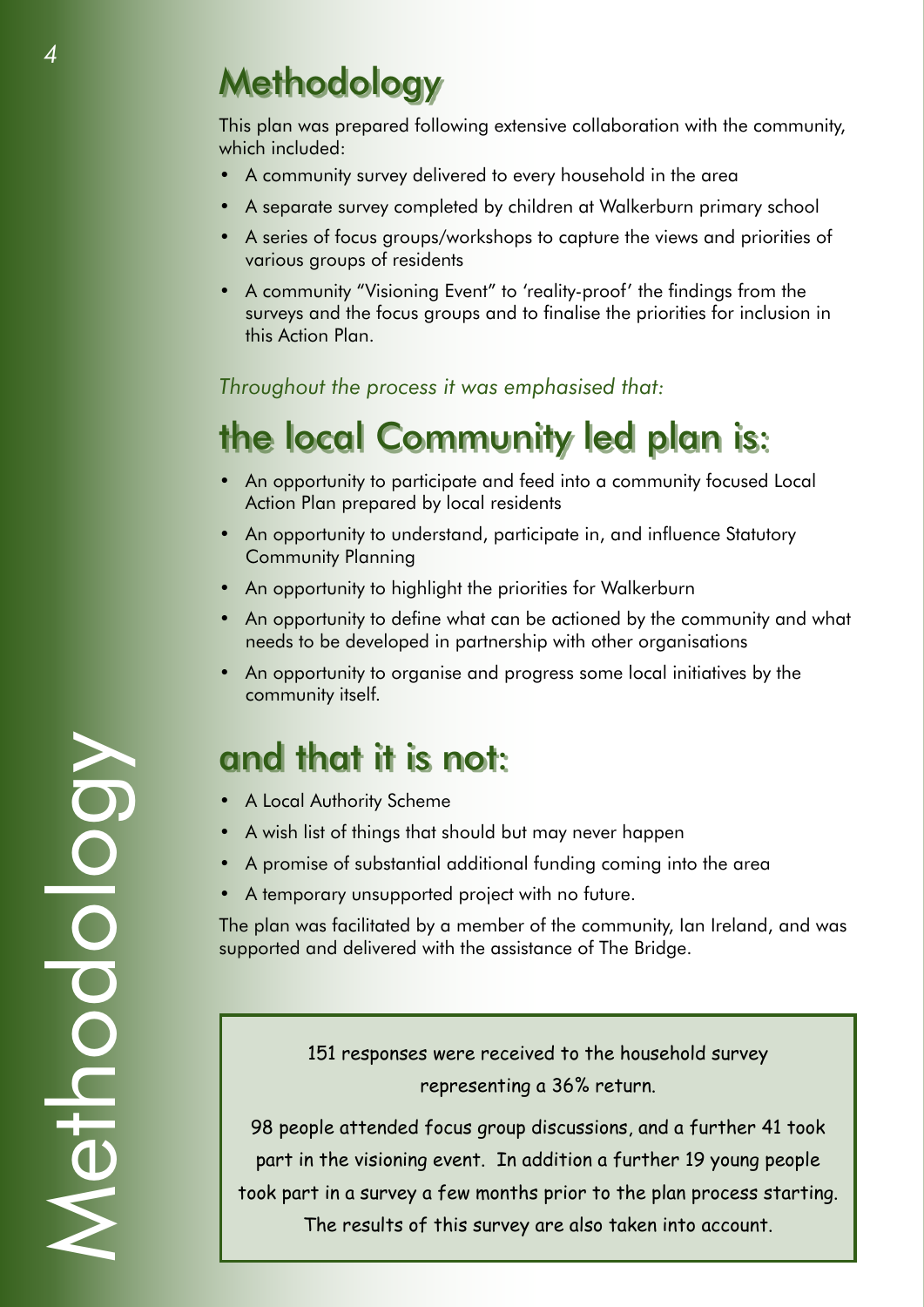# Our community now

Many views, facts and figures were gathered about our community now, some of which are included in this plan. Additional materials are included in a follow-up statistical document that is available on www.walkerburn.com

## *Summarised below are some of the key findings from the community.*

# What we like

The peace of the local countryside, location and the views

The friendliness of local people

The good village primary school

Opportunities for country sports and outdoor activities

*'We feel safe, it's a friendly place to bring up children'*

*'… a feeling of timelessness'*

*'The view, proximity to Edinburgh, post office, bus route, fishing, tranquility of countryside'*

## What we don't like

The poor appearance of the village, the empty and dilapidated buildings

The speed of traffic through the village

The poor state of some roads

The poor provision of facilities for young people in the village

Problems with parking









*'Empty properties make the village look uninviting from the main road'*

*'Nowhere for youngsters/young mothers to congregate'*

*'Dull in appearance, tired looking buildings and no doctors' surgery'*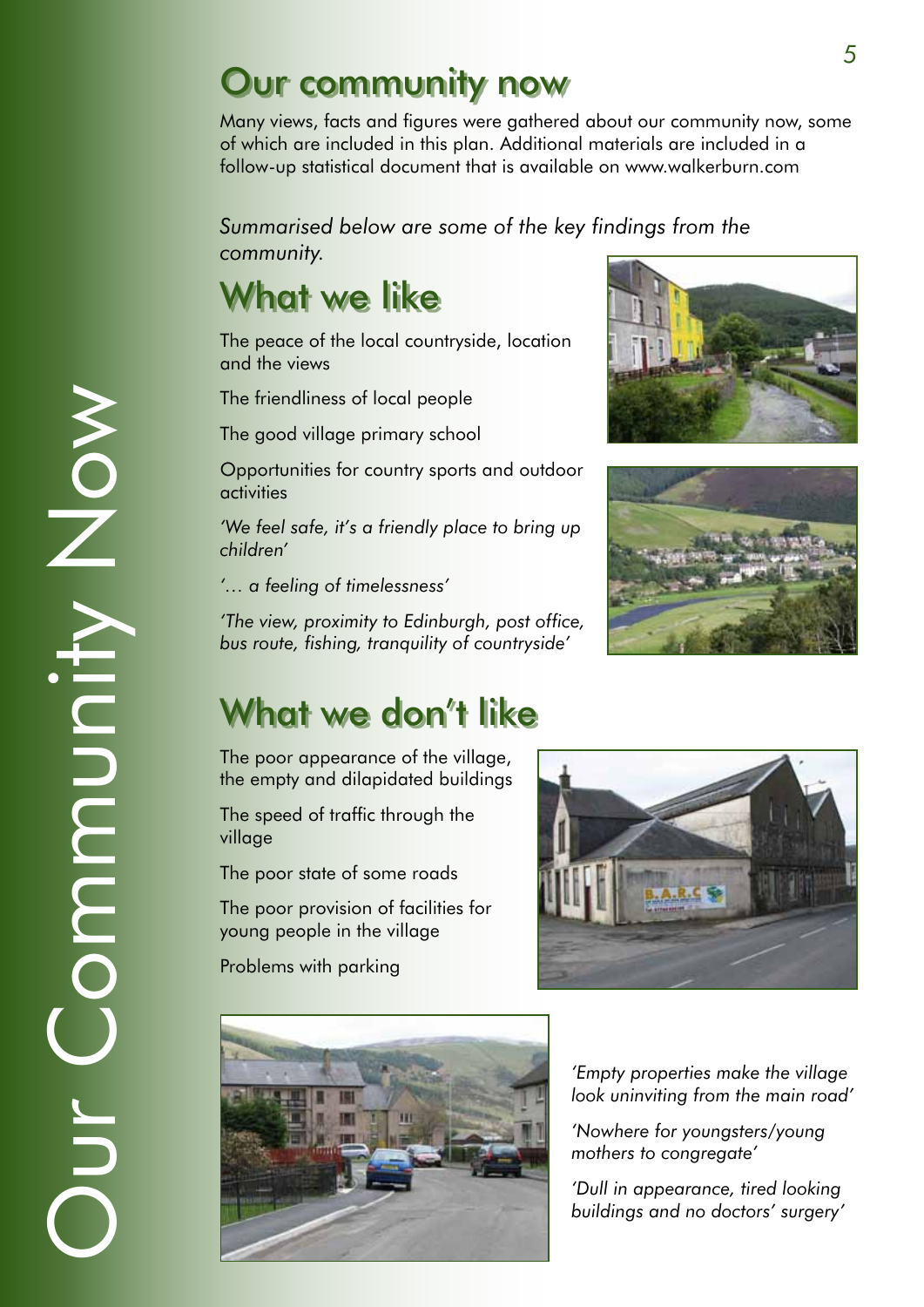## Background and environment

Lying nearly equidistant from Galashiels and Peebles in the Tweed Valley, Walkerburn was established during the mid nineteenth century by the Ballantyne family as a new village surrounding a textile mill built from 1846. Prior to that date the only settlements in the area were farmhouses. The village grew to become a thriving community having shops, a school and a railway by 1867, the last initially only accessible from the village by ferry over the river until a bridge was built in the following year.

At its peak the village had over 1200 residents, double its current population. It was the site of the first hydro-electric scheme in the country in the 1920's, pumping water to provide electrical energy to meet increased demand for the growing textile industry. The railway closed in 1961, and the last mill closed in 1988 and the population of the village has fallen over the last 30 years.

Built on the steeply sloped north side of the valley in order to give homes the maximum benefit of the sun and the views, the village is spread along the River Tweed, with stunning views southwards and along the valley from much of the village. The local countryside is one of the main appeals of the village to local residents, with excellent local walking and easy access to the Southern Upland Way.

Closure of the mills has removed the major employer and benefactor from the village and further recent decline of the textile industry continues to hit the village. The mill sites provide premises for a number of small businesses, and the village's major employer occupies part of the main mill complex alongside the A72. The Church of Scotland building was closed in 2009, adding to the number of empty and underused buildings in the village. Along with the fact that much of the village presents its back to the main road, this gives a run-down feel to much of the village, again one of those matters highlighted during the preparation of this plan.

## Social and community

The village has a regular bus service to both Galashiels and Peebles and onwards to Edinburgh. There is a good primary school with nursery provision and a village hall which is a centre for many activities including those provided by the Healthy Living Network. Walkerburn Community Development Trust was established in 2005, its aim is to make Walkerburn



a good place to work live and enjoy, and it leads on a number of local initiatives. There is a long established rugby club and a social club, as well a hotel and local shop/Post Office, which is a major hub for local information sharing. The village has a number of local groups providing a variety of activities, but some struggle to find enough people to take on positions to maintain them. A well established local monthly newsletter is delivered to all homes and is linked to a village website.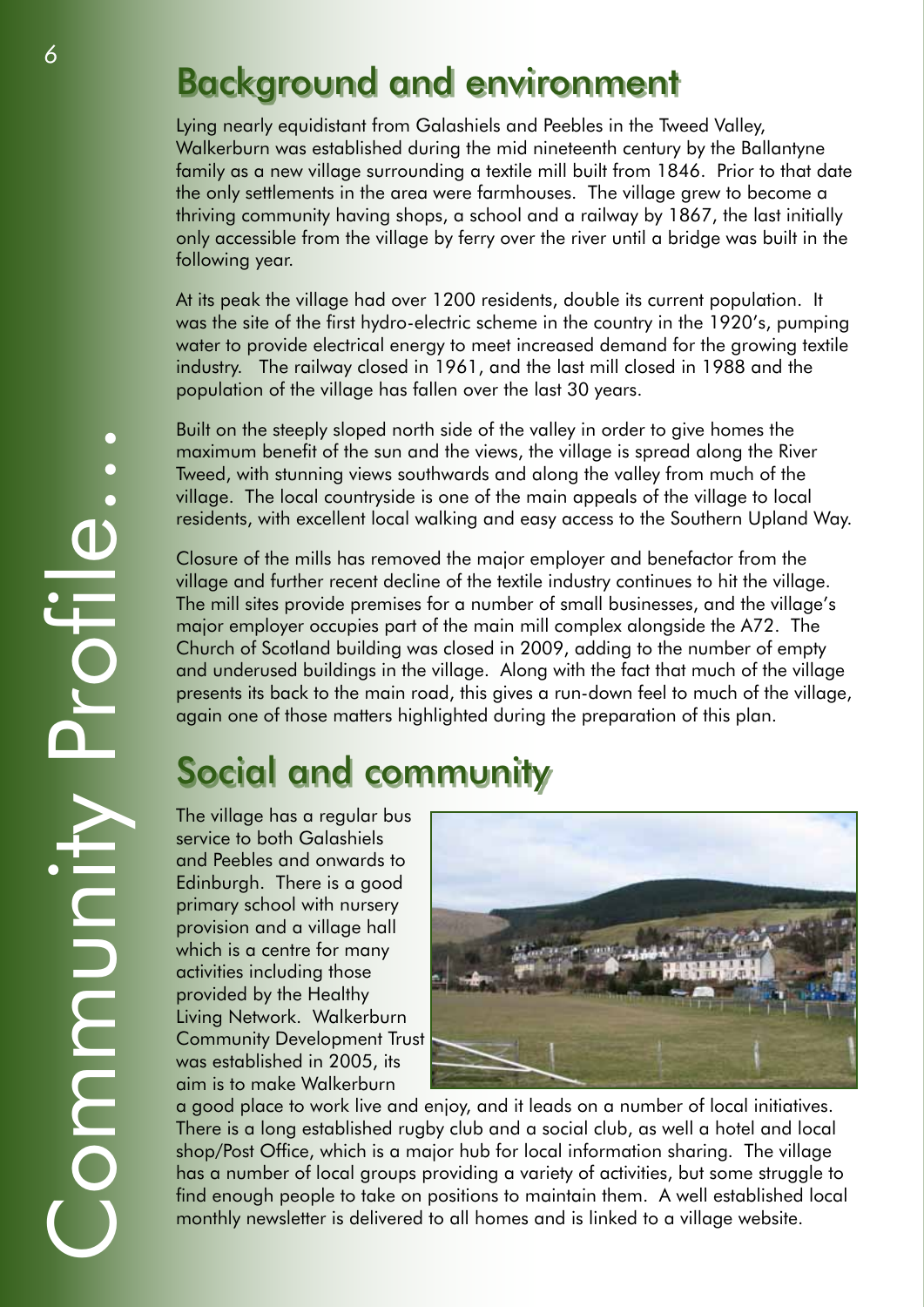# Population

Walkerburn village has a declining population, there being 620 residents in 2008 compared to 647 in 2001. A growing proportion of the population is of pensionable age (24.8%, c.f. 18.6% in Scotland in 2001.) As with the whole Borders area, the 20 – 24 group is under-represented at 4.1% (4.4% Borders, 6.3% Scotland), and while there has been very recent growth in the  $0 - 4$  age group, there has been a corresponding drop in the 5 – 9 group.

## **Employment**

The village has higher levels of unemployment than the Borders generally (5.5% c.f. 3.1%.) The loss of textile related employment is a continuing factor in the village. There is a range of small businesses that provide employment on a small scale. Of those in employment, 16% are in skilled trades, 26% in managerial and professional



occupations with 31% in process operations or elementary occupations. This last figure is far higher than the corresponding figure for Scotland at just 22%, contributing to the lower-than-national average salary level of the Borders generally.

## **Housing**

The village has a mix of housing types, from large country houses to flats and maisonettes, reflecting the range of the original planned village and there is a small number of properties in the surrounding countryside outwith the village yet within the EH43 postcode area. 60% of the residential property is in Council Tax



band A. Much of the housing in the village is rental property owned by SBHA (75 properties) and Eildon HA (9 properties.) A number of houses are second homes, particularly at the west end of the village.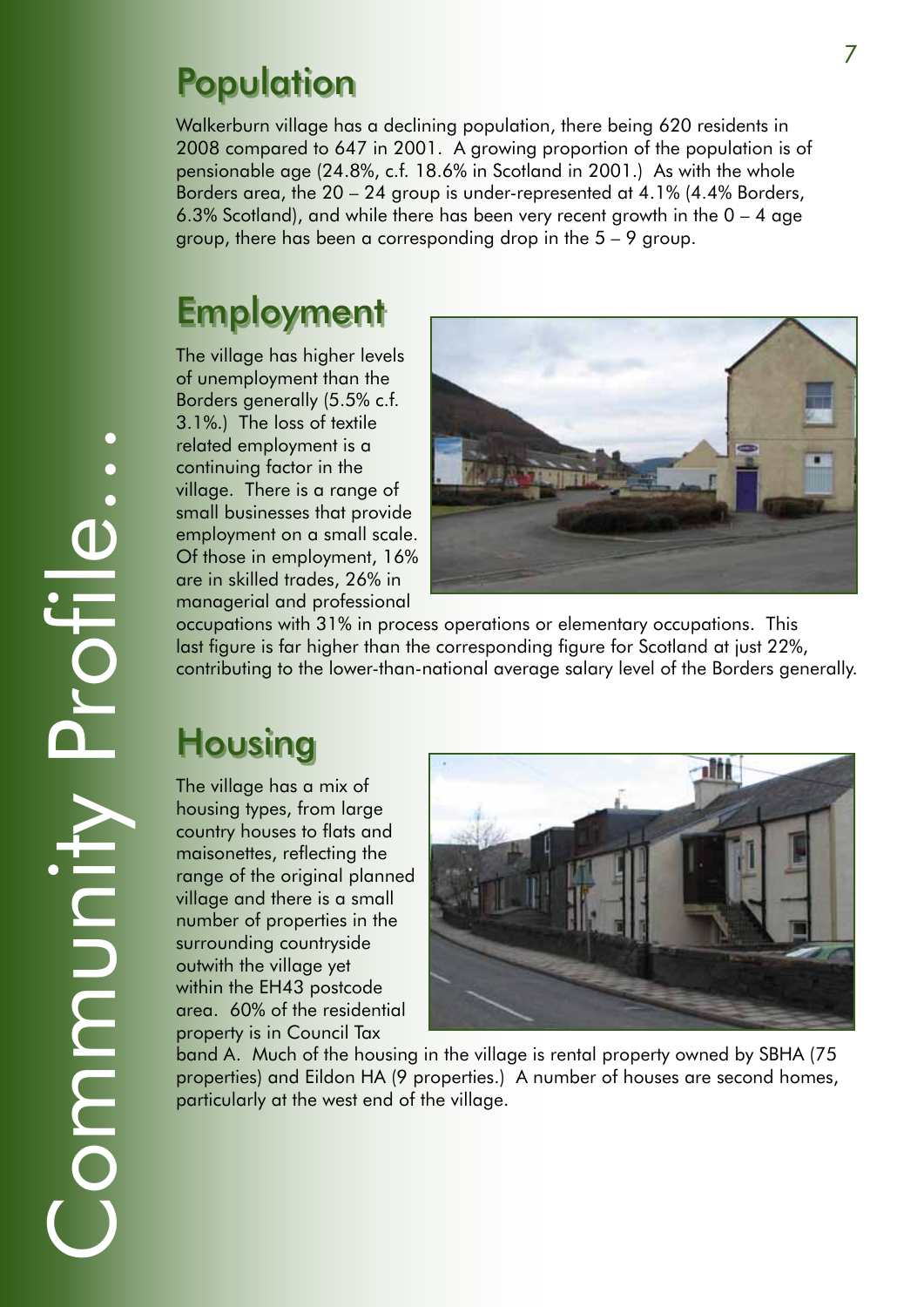## Time for Action

The community identified numerous issues needing to be tackled in the village. These were separated into issues within their own control as a community and those outwith their control but within their influence. Issues were then prioritised according to the overall views expressed in the surveys, the focus groups, and at the visioning day. A group of people have already come forward to pursue the issues in this plan, and to encourage others to become involved in those projects which the community can initiate for itself, and also to generate strong communication links with the necessary agencies dealing with those aspects of the plan outwith our control, requesting their assistance and cooperation.

# In Our Control – High priority

#### **1 Ensuring the plan is actioned**

Walkerburn has many active groups including the Development Trust, as well as an effective newsletter and website for communication. Key to progress will be ownership of the plan, and communication of that progress.

**Actions:** Identify a group of people to take ownership of the plan Organise initial meetings to begin work on the identified actions Ensure any action is reported in newsletter and on website

#### **2 Facilities and activities for children and young people**

This need was identified by all age groups; suggestions to meet it included some form of shelter, improved and wider range of park equipment and skatepark. Youth group activity currently extends to two evenings per week.

**Actions:** Work to secure funding for increased young people's facilities in village Investigate possible sites for a shelter for young people

#### **3 Dog fouling and litter**

65% of people identified dog fouling as a concern and 46% were concerned with litter

**Actions:** Press for more bins for dog mess

Increased poster placement to raise awareness Consider fencing off a section of the park to exclude dogs Advertise dog warden activity and promote contact details

#### **4 Community meeting place/café**

Walkerburn lacks an active daytime social centre. There is a successful lunch club for part of the year, but it does not run in the summer months. Also, Healthy Living Network one stop shop activity is popular with young mothers.

**Actions:** Promote current activity through newsletter and website Investigate opening the village hall for afternoon social meeting

## In Our Control – Lower priority

#### **1 Childcare provision**

A proportion of residents raised costs and availability of suitable childcare in the village as an issue.

**Actions:** Support for the development of the Walkerburn Out of School club Lobby the support agencies for some form of provision

#### **2 Uncared for gardens**

Physical appearance of aspects of the village was high on the overall scale of concerns. A small number of unkempt gardens add to this concern.

**Actions:** Dialogue with SBHA on care for gardens of their properties Promotion of a best kept garden competition

 Organisation of volunteers to assist in gardening for those unable to manage their own gardens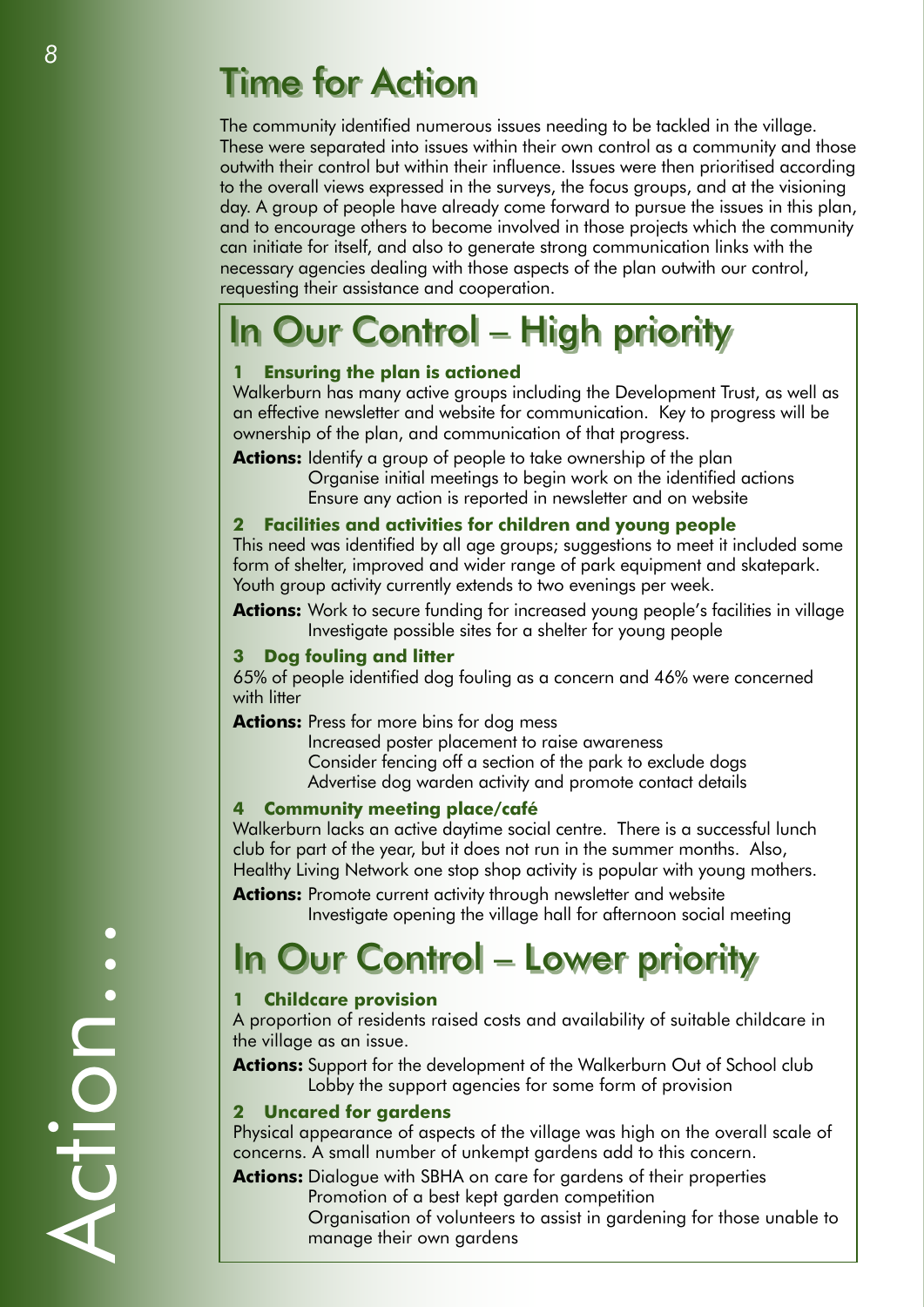# Outwith Our Control – High priority

#### **1 Drab appearance of the village**

The visual impression of Walkerburn from the A72 was a major concern for residents.

**Actions:** Work with the Housing Associations to improve appearance of their properties

Provision of hanging baskets along the A72

 Planting areas should be worked on especially surrounding the new allotments site

#### **2 Lack of employment opportunities**

Decline of the textile industry continues to affect Walkerburn.

**Actions:** Dialogue with owners of empty properties on possible development Investigation of viability of a community owned facility for local people and tourism

### **3 Empty and dilapidated buildings**

Concern was expressed not only about the appearance of the empty buildings but also the possibility of increased danger as deterioration increases.

**Actions:** Dialogue with owners of empty properties on development Support for Scottish Borders Council action in relation to empty buildings

### **4 Cost of public transport and service levels**

While the daytime service is good, cost is an issue, and evening service is poor – this particularly affects the younger age group.

**Actions:** Work with First Bus to improve provision Raise awareness of Tweeddale Community Transport – encourage

volunteer drivers

#### **5 Accommodation for the elderly**

Little suitable accommodation is designed for the elderly, and the geography of the village creates additional mobility problems.

**Actions:** Work with SBC on acquiring and developing suitable premises for conversion

Support suitable housing development

#### **6 Parking on Tweedholm Avenue**

Illegal parking is creating safety concerns by blocking pavements. Recent work has improved access to off road areas.

**Actions:** Investigate changing the design of the parking area at the east end of the avenue

Liaison with community police to discourage dangerous parking Discussion with SBHA concerning provision of street parking areas



Action…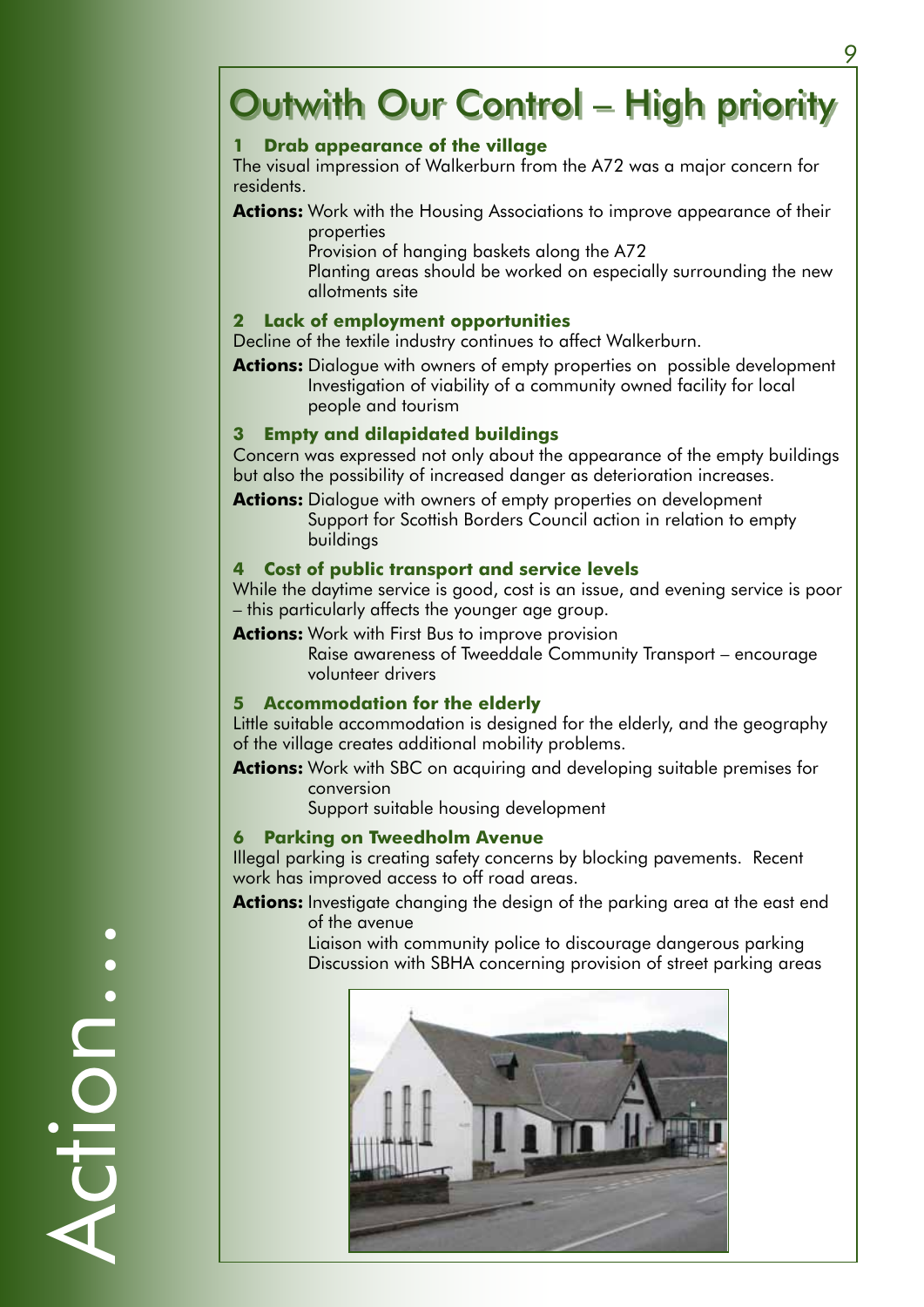## Outwith Our Control – Lower priority

### **1 Condition of roads and pavements**

Some areas of the village have badly maintained road and other surfaces. The timing of the survey highlighted difficulty in poor weather.

**Actions: Continued contact with SBC** 

## **2 Traffic speed on A72/Parking on Peebles Road section**

As a major route through the Borders, the A72 has some large vehicles. There was recognition that road parking does help in slowing the speed of traffic in some areas.

**Actions:**Investigate traffic calming measures on A72

## **3 Health service provision in the village**

There is no provision of any health service within the village. A number of residents have to rely on public transport to access their GP, nursing or other confidential services.

**Actions:**Consultation with NHS on provision of services within the village



Action…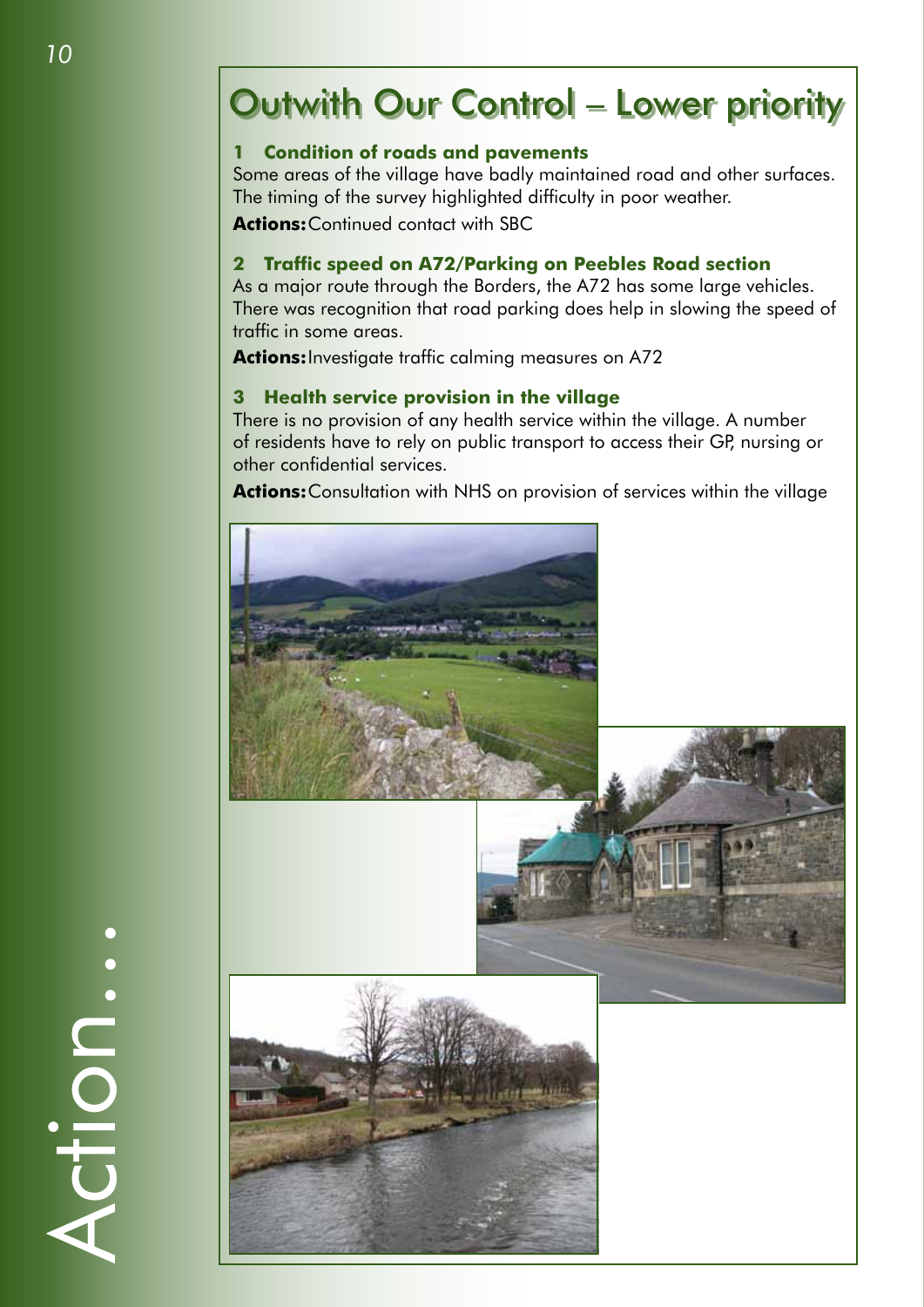## Action

A committee will be established to lead in the delivery of this action plan. It will work closely with Community Planning Partners and existing local organisations in particular the Community Development Trust. This group will be run by ordinary members of the community with the main purpose of achieving improvements to Walkerburn by progressing the actions identified in this Plan.

9 people at the event to prioritise the issues offered to join a group to take matters forward.

# Main Contacts

If you would like further information with regard to this plan or its advancement contact the Village Office on 01896 870522.

# Supporting these actions

Few of these actions can be achieved without the strong support and involvement of local people and collaborative working with other organisations. If you are interested in assisting with any of these priority projects, please contact us.

## Reviewing the Action Plan

We will from time to time review our progress in implementing this plan, inviting the whole community to attend a meeting and assess the progress we are making in carrying out the actions set out in the Plan. A review meeting will be held a year after the launch of the Plan, to take stock of our achievements and set goals for the future.